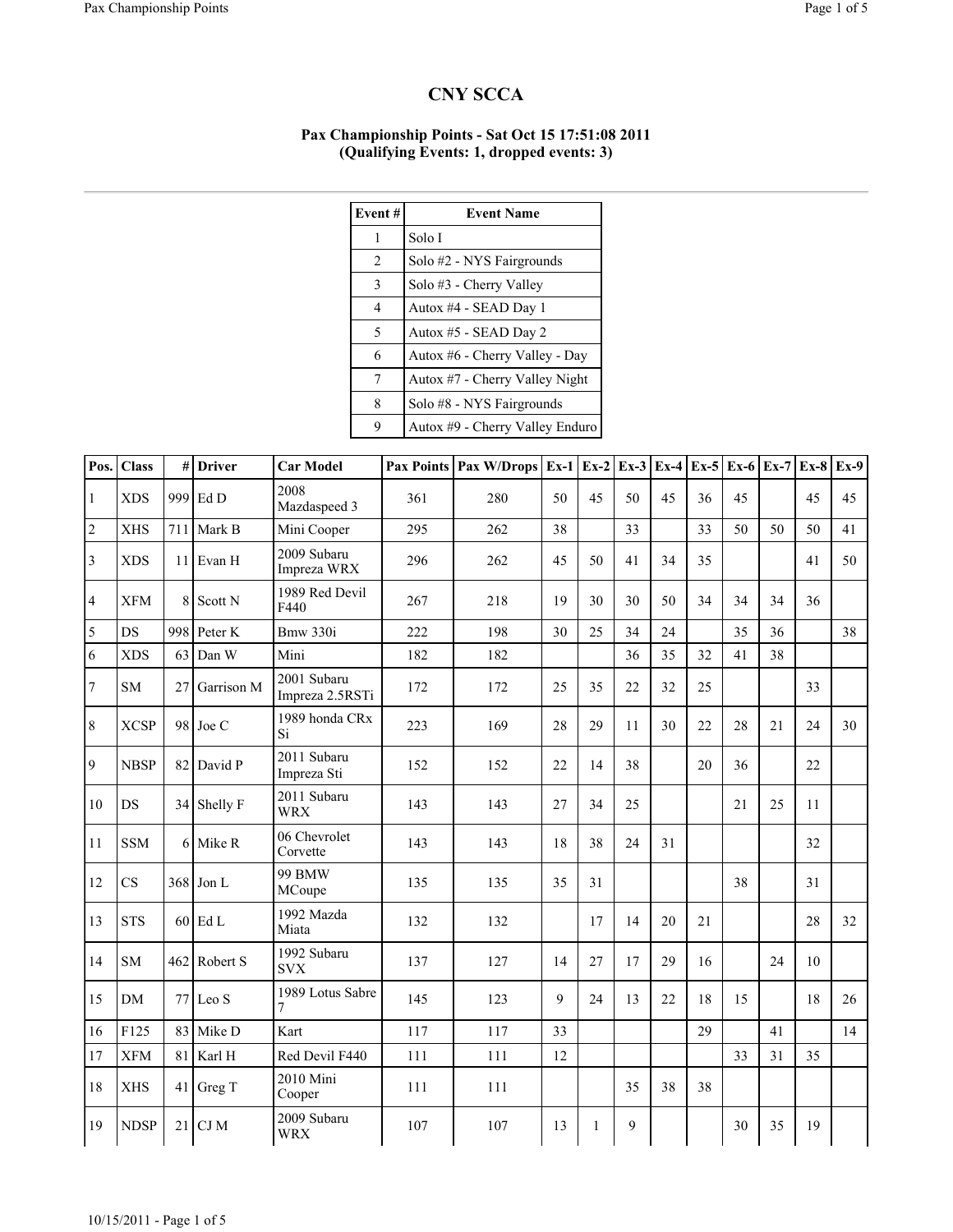| 20 | <b>GS</b>                | 69              | George P          | Nissan Altima                | 107 | 107    | 32             | 33             |              |    | 17 |    |    | 25           |    |
|----|--------------------------|-----------------|-------------------|------------------------------|-----|--------|----------------|----------------|--------------|----|----|----|----|--------------|----|
| 21 | <b>NHS</b>               | 17              | Gerrit V          | Mazda 3                      | 105 | 105    |                | 18             | 21           | 23 | 23 |    |    | 20           |    |
| 22 | FS                       | 793             | Randy H           | 2011 Mustang                 | 103 | 103    | 6              | 6              | 19           |    | 26 |    |    | 12           | 34 |
| 23 | <b>XHS</b>               | 11 <sup>1</sup> | Jon C             | 2004 Mini<br>Cooper          | 88  | 88     | 31             |                |              |    |    | 29 | 28 |              |    |
| 24 | <b>SM</b>                |                 | 7 Jason R         | 02 Camaro                    | 85  | 85     |                | 26             | 29           |    |    |    |    | 30           |    |
| 25 | <b>FJA</b>               | $\overline{3}$  | Hollie C          | Kart                         | 83  | 83     |                |                |              |    |    | 17 | 30 |              | 36 |
| 26 | <b>XES</b>               |                 | 55 Tom W          | 1994 Mazda<br>Miata          | 82  | 82     |                |                |              | 41 | 41 |    |    |              |    |
| 27 | <b>DSP</b>               |                 | 10 Brent C        | 2000 Subaru<br>Impreza 2.5rs | 81  | 81     |                | 12             |              | 18 | 15 | 13 | 23 |              |    |
| 28 | CM                       | 14              | Dustin E          | 1977 Zink Z10C               | 74  | 74     |                | $\mathbf{1}$   | 5            | 28 |    |    |    | 16           | 24 |
| 29 | <b>GS</b>                | 1 <sup>1</sup>  | Jesse D           | 2009 Volvo C30               | 72  | 72     |                | 41             |              |    | 31 |    |    |              |    |
| 30 | <b>XHS</b>               | 1 <sup>1</sup>  | Wes D             | 2004 Mini<br>Cooper          | 72  | 72     |                |                | 27           |    |    |    | 45 |              |    |
| 31 | <b>ESP</b>               | 42              | Richard H         | 2010 Subaru<br>Camry GT      | 70  | 70     |                | 32             |              |    |    |    |    | 38           |    |
| 32 | CP                       | 50 l            | Arnold B          | 1989 Ford<br>Mustang         | 67  | 67     |                |                | 6            | 33 | 28 |    |    |              |    |
| 33 | EM                       | 22              | rex f             | 1962 MG Midget               | 67  | 67     | $\overline{7}$ | 19             | $\tau$       |    |    |    |    | 15           | 19 |
| 34 | <b>NDS</b>               | 77              | Michael H         | 2004 Subaru<br><b>WRX</b>    | 65  | 65     | 17             | 21             |              |    |    |    |    | 27           |    |
| 35 | $\mathop{\hbox{\rm ES}}$ | 10              | Nate W            | Mazda Miata                  | 63  | 63     |                | 23             |              | 27 |    |    |    | 13           |    |
| 36 | <b>XDS</b>               | 14              | Charles E         | Mini Cooper                  | 57  | 57     |                |                | 28           |    |    |    |    | 29           |    |
| 37 | <b>BSP</b>               | 282             | <b>Brendon R</b>  | 04 Subaru STi                | 57  | 57     |                |                |              |    |    | 25 | 32 |              |    |
| 38 | <b>NHS</b>               | 14              | Ben G             | Subaru Impreza               | 56  | 56     |                |                | 23           |    |    |    | 33 |              |    |
| 39 | <b>NSTX</b>              |                 | 6 Andrei S        | 2002 Subaru<br>WRX Wagon     | 55  | 55     |                | 13             |              |    |    | 16 | 26 |              |    |
| 40 | <b>ST</b>                | 22              | David S           | 92 Nissan 240SX              | 54  | 54     |                | 20             | 16           |    |    | 18 |    |              |    |
| 41 | CS                       | 17              | Eric P            | 2001 BMW Z3<br>Coupe         | 53  | 53     |                |                |              |    |    | 24 | 29 |              |    |
| 42 | SS                       |                 | 17 John B         | 09 Corvette                  | 52  | 52     | 21             |                |              |    |    | 31 |    |              |    |
| 43 | F125                     |                 | 11 Jay C          | Kart                         | 52  | 51     | $\mathbf{1}$   | 10             | $\mathbf{1}$ |    |    | 5  | 18 | 6            | 11 |
| 44 | FM                       | 61              | Stefan C          |                              | 50  | 50     |                |                |              |    | 50 |    |    |              |    |
| 45 | ${\rm NES}$              | 11 <sup>1</sup> | Paul W            | 83 Porsche 944               | 50  | 50     |                |                |              |    |    | 23 |    |              | 27 |
| 46 | $\operatorname{NSTU}$    |                 | $4$ Austin L      | Subaru WRX                   | 48  | $48\,$ |                | 22             | 26           |    |    |    |    |              |    |
| 47 | <b>XHS</b>               |                 | 14 Andy C         | 2010 Mini<br>Cooper          | 45  | 45     |                |                | 45           |    |    |    |    |              |    |
| 48 | ${\rm FM}$               |                 | 161 Jeffrey C     |                              | 45  | 45     |                |                |              |    | 45 |    |    |              |    |
| 49 | ${\rm NES}$              |                 | 28 $\text{red }B$ | Mazda Miata                  | 44  | $44\,$ |                | $\overline{3}$ | $\mathbf{1}$ |    | 12 | 9  |    | $\mathbf{1}$ | 18 |
| 50 | $\operatorname{STX}$     | 21              | Mark G            | 2008 Mitsubishi<br>Evo       | 41  | 41     | 41             |                |              |    |    |    |    |              |    |
| 51 | F125                     |                 | 54 Ed H           | Kart                         | 38  | $38\,$ | 15             | 11             | 12           |    |    |    |    |              |    |
| 52 | <b>NDSP</b>              | 35              | Michael B         | 2010 Subaru<br><b>WRX</b>    | 37  | 37     | 20             | 9              |              |    |    |    |    | 8            |    |
| 53 | <b>BS</b>                | 7 <sup>1</sup>  | Chris W           | Acura NSX                    | 37  | 37     |                |                |              |    |    |    |    | 14           | 23 |
| 54 | <b>BSP</b>               | 13              | Matthew E         | 2006 Subaru STI              | 36  | 36     |                |                |              | 36 |    |    |    |              |    |
| 55 | $\operatorname{STX}$     | 171             | Paul Q            | Mini Cooper                  | 36  | 36     |                | 36             |              |    |    |    |    |              |    |
|    |                          |                 |                   |                              |     |        |                |                |              |    |    |    |    |              |    |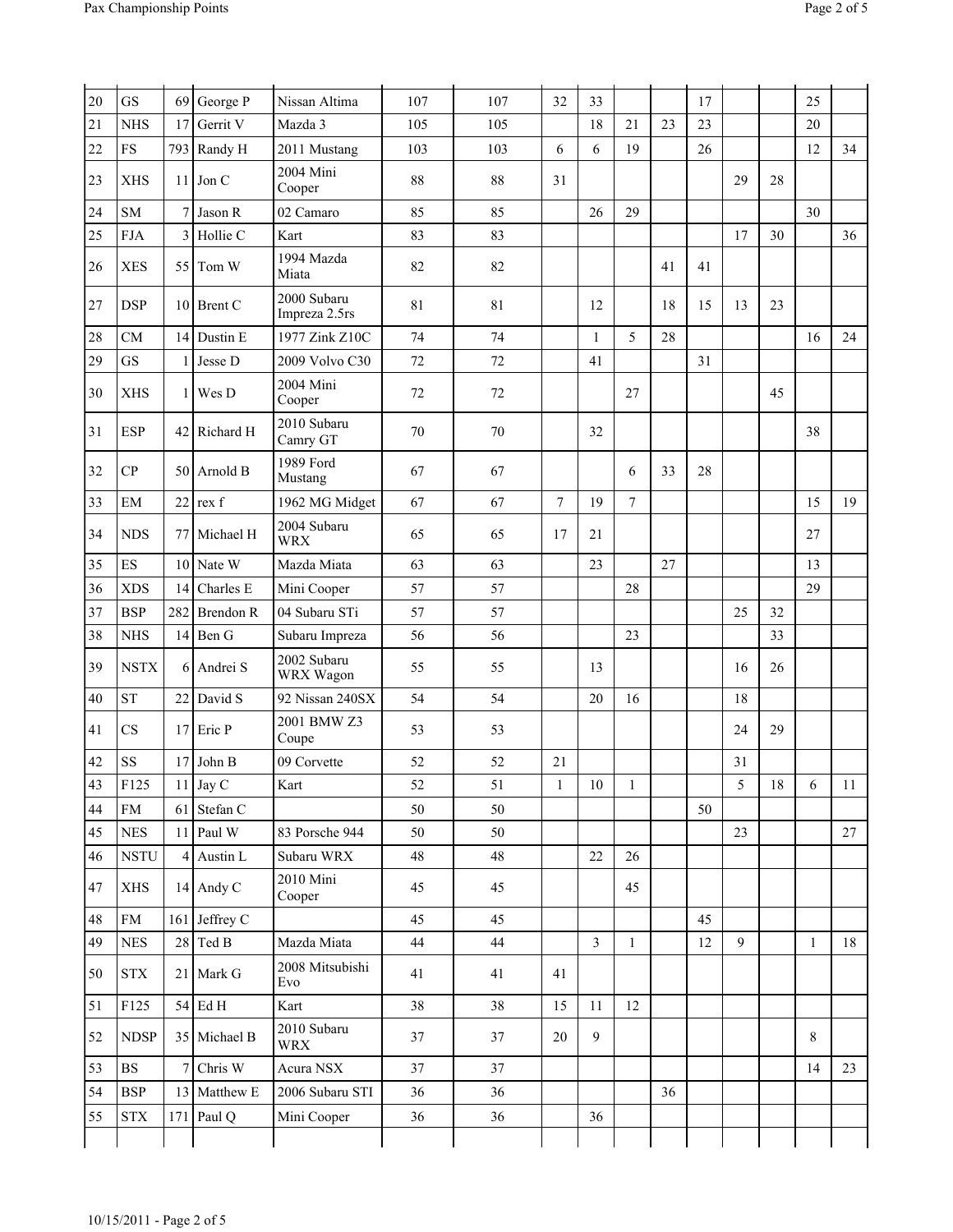| 56 | <b>ESP</b>                    |                 | 89 Max T     | 2006 Subaru<br>Legacy GT<br>SpecB | 36 | 36     | 36 |                |                |    |    |                |    |                |    |
|----|-------------------------------|-----------------|--------------|-----------------------------------|----|--------|----|----------------|----------------|----|----|----------------|----|----------------|----|
| 57 | <b>ST</b>                     | 17              | Dean W       | 1998 Subaru<br>Impreza L          | 35 | 35     |    |                |                |    |    |                |    |                | 35 |
| 58 | GS                            | 12              | James S      | VW GTI                            | 34 | 34     |    |                |                |    |    |                |    | 34             |    |
| 59 | <b>NSTS</b>                   |                 | 124 Allen S  | 2000 Subaru<br>Impreza 2.5RS      | 34 | 34     | 34 |                |                |    |    |                |    |                |    |
| 60 | <b>NST</b>                    |                 | 11 Jeremy C  | Scion TC                          | 33 | 33     |    |                |                |    |    |                |    |                | 33 |
| 61 | <b>STU</b>                    | 7 <sup>1</sup>  | Philip C     | 95 BMW M3                         | 32 | 32     |    |                |                |    |    | 32             |    |                |    |
| 62 | ${\bf SM}$                    | $\overline{3}$  | Mark E       | 66 Mustang                        | 32 | 32     |    |                |                | 19 | 13 |                |    |                |    |
| 63 | <b>FSAE</b>                   | 79              | David P      | Cornell FSAE                      | 32 | 32     |    |                | 32             |    |    |                |    |                |    |
| 64 | $\operatorname{STX}$          | 222             | Nicholas B   | Subaru WRX                        | 31 | 31     |    |                |                |    |    |                |    |                | 31 |
| 65 | DS                            | 77              | Justin S     | Cobalt                            | 31 | 31     |    |                | 31             |    |    |                |    |                |    |
| 66 | <b>DSP</b>                    | 101             | Rick L       | Cobalt                            | 30 | 30     |    |                | $\overline{4}$ | 26 |    |                |    |                |    |
| 67 | SM                            | 187             | Clint W      | 2007 Subaru<br><b>WRX</b>         | 30 | 30     |    |                |                |    | 30 |                |    |                |    |
| 68 | SM                            |                 | $111$ Dana H | Mitsubishi<br>Lancer Evo IX       | 29 | 29     | 29 |                |                |    |    |                |    |                |    |
| 69 | <b>NGS</b>                    |                 | $4$ Rafe S   | Impala                            | 29 | 29     |    |                |                |    |    |                |    |                | 29 |
| 70 | <b>NES</b>                    | 5               | Evan B       | Porsche 924S                      | 28 | 28     |    | $\mathbf{1}$   |                |    |    | $\overline{7}$ | 20 |                |    |
| 71 | <b>FJA</b>                    | $\overline{2}$  | Halie C      | Kart                              | 28 | 28     |    |                |                |    |    | 1              | 17 |                | 10 |
| 72 | ${\bf SM}$                    | 1               | Craig H      | Subaru Impreza                    | 28 | 28     |    | 28             |                |    |    |                |    |                |    |
| 73 | <b>ST</b>                     |                 | 16 Craig W   | 1972 Datsun<br>240z               | 28 | 28     |    |                |                |    |    |                |    |                | 28 |
| 74 | <b>XHS</b>                    |                 | $47$ Lance C | Rental Corolla                    | 27 | 27     |    |                |                |    | 27 |                |    |                |    |
| 75 | <b>STX</b>                    |                 | 3 David H    | 87 Pontiac<br>Firebird            | 27 | 27     |    |                |                |    |    | 27             |    |                |    |
| 76 | <b>BSP</b>                    |                 | 88 Jermey J  | 08 Subaru STi                     | 27 | 27     |    |                |                |    |    |                | 27 |                |    |
| 77 | <b>NSTU</b>                   |                 | $047$ Tom F  | 2006 Subaru<br>Impreza WRX<br>Sti | 26 | 26     | 26 |                |                |    |    |                |    |                |    |
| 78 | <b>STX</b>                    |                 | 136 Kevin H  | 87 Pontiac<br>Firebird            | 26 | 26     |    |                |                |    |    | 26             |    |                |    |
| 79 | $\operatorname{NSTX}$         |                 | $00$ Josh H  | Nissan 240sx                      | 26 | 26     |    |                |                |    |    |                |    | 26             |    |
| 80 | <b>NSTU</b>                   |                 | 55 Lun C     | Subaru WRX                        | 25 | 25     |    | $\overline{7}$ | 15             |    |    |                |    | $\mathfrak{Z}$ |    |
| 81 | ${\rm NCS}$                   |                 | $6$ Josh G   | Toyota MR2<br>Turbo               | 25 | 25     |    |                | 3              |    |    | 22             |    |                |    |
| 82 | $\operatorname{GS}$           | 141             | Michael O    | Ford Fusion                       | 25 | 25     |    |                |                |    |    |                |    |                | 25 |
| 83 | $_{\rm BS}$                   |                 | 36 John O    | Evo X                             | 25 | 25     |    |                |                | 25 |    |                |    |                |    |
| 84 | F125                          |                 | $14$ Greg G  | Tag Kart                          | 24 | 24     | 24 |                |                |    |    |                |    |                |    |
| 85 | $\operatorname{\mathsf{NST}}$ | $7\phantom{.0}$ | Greg G       | 2008 WV Rabbit                    | 24 | 24     |    |                |                |    | 24 |                |    |                |    |
| 86 | $\operatorname{STX}$          |                 | 11 Jeffrey A | Audi TT                           | 23 | 23     |    |                |                |    |    |                |    | 23             |    |
| 87 | <b>NSTS</b>                   |                 | 153 Kris T   | 2002 Subaru<br>Impreza 2.5RS      | 23 | 23     | 23 |                |                |    |    |                |    |                |    |
| 88 | <b>ST</b>                     |                 | 4 Duane M    | Honda S2000                       | 22 | 22     |    |                |                |    |    |                |    |                | 22 |
| 89 | <b>NBSP</b>                   |                 | $49$ Zach R  | 09 Subaru WRX                     | 22 | $22\,$ |    |                |                |    |    |                | 22 |                |    |
| 90 | ${\rm NCS}$                   |                 | $4$ Eugene C | Porsche Carrera                   | 21 | $21\,$ |    |                |                |    |    |                |    |                | 21 |
| 91 | ${\rm ST}$                    |                 | 10 Amanda L  | Kia Forte Coupe                   | 21 | 21     |    |                |                | 21 |    |                |    |                |    |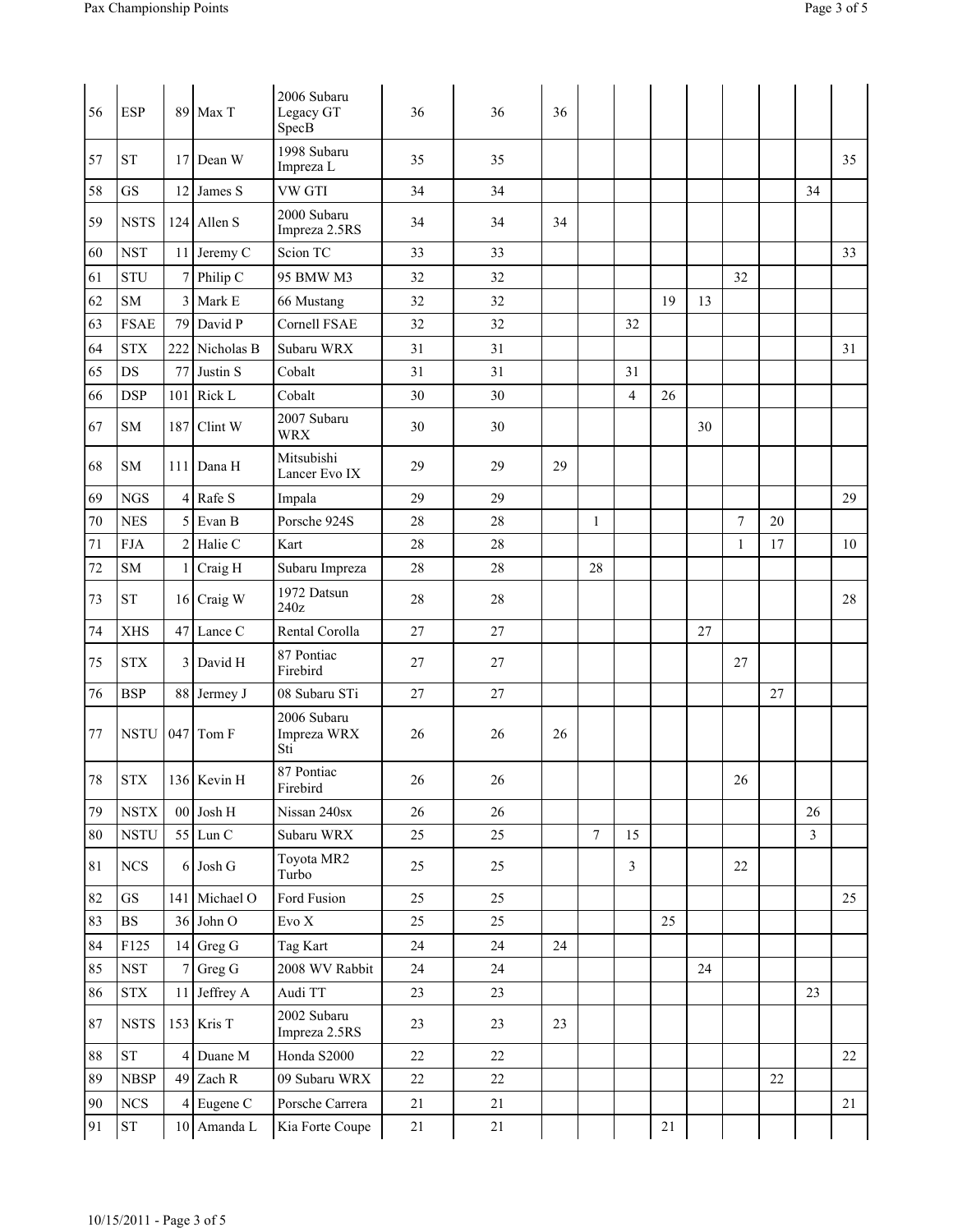| 92       | <b>NSTX</b>                |                | 3 Daniel S  | Mini Cooper                    | 21        | 21             |    |    |    |    |    |    |    | 21           |    |
|----------|----------------------------|----------------|-------------|--------------------------------|-----------|----------------|----|----|----|----|----|----|----|--------------|----|
| 93       | GS                         |                | 9 Ryan D    | 2006<br>Volkswagen GTI         | 20        | 20             |    |    | 20 |    |    |    |    |              |    |
| 94       | <b>NSTX</b>                |                | 368 Kyle R  | Subaru WRX                     | 20        | 20             |    |    |    |    |    |    |    |              | 20 |
| 95       | <b>NSTU</b>                | 111            | Dominick T  | 06 Subaru WRX                  | 20        | 20             |    |    |    |    |    | 20 |    |              |    |
| 96       | <b>NSM</b>                 | 5              | John B      | 04 VW Jetta                    | 19        | 19             |    |    |    |    |    |    | 19 |              |    |
| 97       | <b>FJB</b>                 |                | Connor H    | Kart                           | 19        | 19             | 1  |    |    |    |    | 1  | 16 | $\mathbf{1}$ |    |
| 98       | <b>NES</b>                 | $\mathfrak{Z}$ | Scott O     | 87 Porsche 924                 | 19        | 19             |    |    |    |    | 19 |    |    |              |    |
| 99       | ${\rm ST}$                 | 76             | Colin R     | 76 Mini Cooper                 | 19        | 19             |    |    |    |    |    | 19 |    |              |    |
| 100      | EM                         | 122            | Tammy F     | 1962 MG Midget                 | 18        | 18             | 1  | 5  | 1  |    |    | 1  |    | 1            | 9  |
| 101      | $\mathbf{A}\mathbf{M}$     | 14             | Caye M      | Amod                           | 18        | 18             |    | 1  |    | 16 |    | 1  |    |              |    |
| 102      | NGS                        | 10             | John S      | Saab 93                        | 18        | 18             |    |    | 18 |    |    |    |    |              |    |
| 103      | ${\rm SM}$                 | 5              | Brian D     | 05 STI                         | 17        | 17             |    |    |    |    |    |    |    | 17           |    |
| 104      | GS                         | $\tau$         | Jeff K      | Dodge Starus                   | 17        | 17             |    |    |    | 17 |    |    |    |              |    |
| 105      | <b>NSS</b>                 | 6              | Bryant W    | Lotus Elise                    | 17        | 17             |    |    |    |    |    |    |    |              | 17 |
| 106      | <b>DSP</b>                 |                | 16 Travis B | <b>WRX</b>                     | 16        | 16             | 16 |    |    |    |    |    |    |              |    |
| 107      | NBS                        | 6              | Josh G      | Toyota MR2                     | 16        | 16             |    |    |    |    |    |    |    |              | 16 |
| 108      | <b>FSAE</b>                | 19             | Brian Z     | <b>Cornell FASE</b>            | 16        | 16             |    | 16 |    |    |    |    |    |              |    |
| 109      | $\boldsymbol{\mathrm{EM}}$ | 13             | David B     | 1966 Chevrolet<br>Corvair      | 15        | 15             | 11 |    |    |    |    |    |    | 4            |    |
| 110      | <b>NSM</b>                 |                | 16 Paul G   | Toyota MR2 CS                  | 15        | 15             |    |    |    |    |    |    |    |              | 15 |
| 111      | <b>FSAE</b>                | 9              | Ryan K      | Cornell FSAE                   | 15        | 15             |    | 15 |    |    |    |    |    |              |    |
| 112      | <b>NDS</b>                 | 71             | Jonathan C  | 04 Mini Cooper<br>S            | 14        | 14             |    |    |    |    |    | 14 |    |              |    |
| 113      | DS                         | 44             | Justin T    | Mazdaspeed 3                   | 14        | 14             |    |    |    |    | 14 |    |    |              |    |
| 114      | <b>NSM</b>                 | 333            | Toby T      | Mini S                         | 13        | 13             |    |    |    |    |    |    |    |              | 13 |
| 115      | <b>NDSP</b>                |                | Kyle B      | 01 Audi S4                     | 12        | 12             |    |    |    |    |    | 11 |    | 1            |    |
| 116      | <b>NFS</b>                 | 8              | Charles P   | BMW 335xi                      | 12        | 12             |    |    |    |    |    |    |    |              | 12 |
| $117$ ST |                            |                | 67 Dave R   | 76 Mini Cooper                 | 12        | 12             |    |    |    |    |    | 12 |    |              |    |
| 118      | EM                         | 5              | Kal A       | Cobra                          | 10        | 10             |    |    | 10 |    |    |    |    |              |    |
| 119      | <b>SSM</b>                 | 427            | Alexander H | 2006 Chevrolet<br>Corvette ZO6 | 10        | 10             | 10 |    |    |    |    |    |    |              |    |
| 120      | <b>NSM</b>                 | 31             | Dave T      | 06 Mustang GT                  | 10        | 10             |    |    |    |    |    | 10 |    |              |    |
| 121      | <b>NHS</b>                 | 71             | Robert V    | Mazda 3                        | 9         | 9              |    |    |    |    |    |    |    | 9            |    |
| 122      | <b>NDS</b>                 | 254            | Kyle B      | Audi S4                        | 8         | 8              |    | 8  |    |    |    |    |    |              |    |
| 123      | EM                         |                | $16$ Dan B  | 1966 Chevrolet<br>Corvair      | 8         | 8              | 8  |    |    |    |    |    |    |              |    |
| 124      | <b>NDS</b>                 | 4              | Derek C     | Infinity G35S                  | 8         | 8              |    |    |    |    |    |    |    |              | 8  |
| 125      | <b>NAS</b>                 | 80             | Phil K      | 00 Corvette                    | $\,$ $\,$ | $\,$ 8 $\,$    |    |    |    |    |    | 8  |    |              |    |
| 126      | <b>SM</b>                  | 007            | Mike Y      | 2003 Subaru<br>Impreza         | 8         | 8              |    |    | 8  |    |    |    |    |              |    |
| 127      | <b>NDS</b>                 | 11             | Darrell C   | 2011 WRX                       | $\tau$    | 7              |    |    |    |    |    |    |    | 7            |    |
| 128      | ${\cal S}{\cal T}$         | 7              | Devinne V   | 76 Mini Cooper                 | 6         | 6              |    |    |    |    |    | 6  |    |              |    |
| 129      | <b>NDSP</b>                | 8              | Christian D | Audi A4                        | 5         | 5              |    |    |    |    |    |    |    | 5            |    |
| 130 FP   |                            |                | 14 Kevin P  | Pontiac Solstice<br>GXP        | 5         | $\mathfrak{S}$ | 5  |    |    |    |    |    |    |              |    |

2000 Volvo